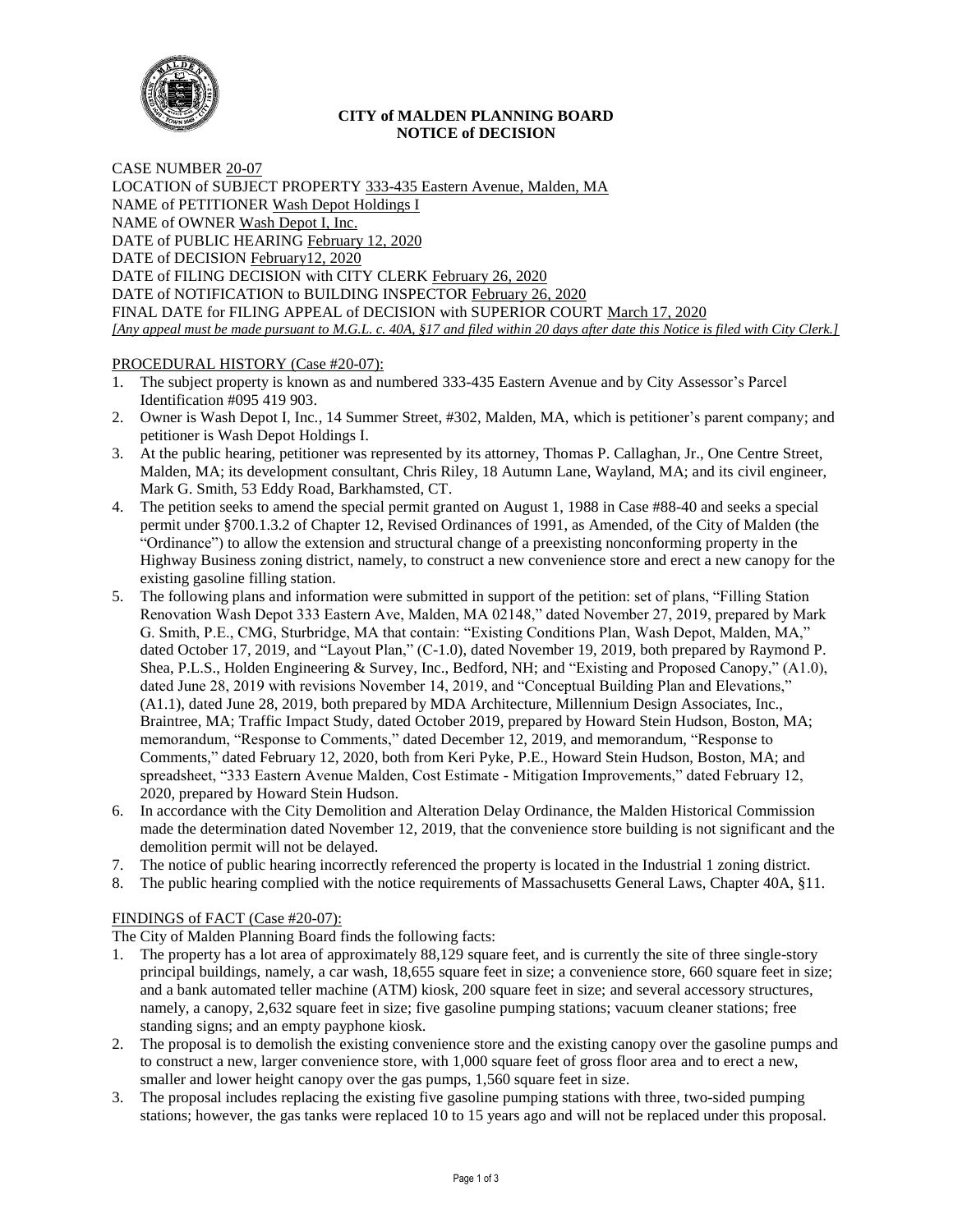- 4. The proposal is to reconfigure the parking layout near the convenience store and ATM, and the proposal seeks to amend the special permit granted in Case #88-40 that allows the bank ATM, and specifically, to eliminate Condition 2, which provides: "Four (4) parking spaces be established easterly of and adjacent to the ATM kiosk for use by ATM patrons."
- 5. Under the proposal, the car wash building and ATM building will not be changed, and the empty payphone kiosk will be removed.
- 6. The property is located in the Highway Business zoning district.
- 7. Direct abutters to the south are residential dwellings, namely, one, two and three-family dwellings, a multifamily dwelling and townhouses; abutters to the west, on the other side of Franklin Street, are a multifamily residential dwelling; to the north, on the other side of Eastern Avenue, business and industrial uses; and to the east, on the other side of Bryant Street, business and residential dwellings.
- 8. The Residence A zoning district abuts to the south and the Industrial 1 zoning district abuts to the north.
- 9. The gasoline filling station use is allowed by special permit, predates the current Ordinance and is considered preexisting nonconforming, per §§300.3.4.4 and 700.1 of the Ordinance; the convenience retail sales of food in combination with the gasoline filling station was allowed by special permit granted in Case #87-15; and the car wash and bank ATM are retail services uses that are allowed by right, per §300.3.4.15 of the Ordinance.
- 10. The property is the subject of special permits with conditions, granted by the Planning Board in Case #82-20, to allow the extension of the car wash use to self-service and construction of an addition; Case #83-7, to modify the hours of operation and traffic regulation for the self-service car wash; Case #85-11, to allow further extension of the car wash use and construction of another addition; Case #86-46, to allow reconstruction of the gasoline filling station islands and canopy and enlargement of the sales kiosk; Case #87-15, to allow the sale of food; Case #88-40, to allow construction of the ATM kiosk; and Case #04-28, to allow installation of temporary remediation equipment to remove gasoline contamination.
- 11. The existing buildings and structures on the subject property violate dimensional controls for front, side and rear yard setbacks, per §§400.1.4.4, 400.1.4.13, 400.1.4.16, 400.2 and 400.4 of the Ordinance.
- 12. There are three principal buildings on the lot and the property is preexisting nonconforming, per §700.1.7 of the Ordinance.
- 13. Current uses of the existing buildings require a total of 43 parking spaces and three loading bays/spaces, per §500 of the Ordinance.
- 14. The required parking is not provided on site currently.
- 15. Under the proposal, a total of 45 parking spaces and three loading bays/spaces are required, namely, 37 spaces for the car wash; six spaces for the proposed gasoline filling station convenience store; and two for the bank ATM, per §§500.1.4.4, 500.1.4.7, 500.1.4.17 and 500.2.18 of the Ordinance.
- 16. Under the proposal, a total of seventeen parking spaces are provided on site: nine in the area at the southeastern corner of the site, on the southern side of the car wash building; six between the ATM and convenience store; and two adjacent to the convenience store, to the north.
- 17. Cars routinely park onsite in any available open paved areas, including, partially on the sidewalk near the pumps along Eastern Avenue; near the ATM, near Franklin Street; near the freestanding sign, at the corner of Eastern Avenue and Franklin Street; and in the southeastern corner of the lot, near Bryant Street.
- 18. There is an exclusive line-up area for the drive-thru car wash, as required by §500.2.4 of the Ordinance.
- 19. Yard areas not paved for parking or access are depicted as landscaped on the site plan, as required, by §500.2.13 of the Ordinance; however, there is no detailed landscaping plan.
- 20. The proposed dumpster at the northeastern corner of the convenience store must be visually screened from the abutting residences, as required by §500.3.8 of the Ordinance.
- 21. The wooden fencing that screens the southern property lines from adjoining residential uses, as required by §500.4 of the Ordinance, is in generally poor condition, and petitioner intends to install new privacy fencing.
- 22. The City's peer review of petitioner's Traffic Impact Study and its follow-up responses are described in correspondence dated November 22, 2019 and February 10, 2020 from Kenneth Petraglia, P.E., P.T.O.E, which includes recommendations regarding safety mitigation.
- 23. The proposal will improve and modernize the gasoline filling station area layout and circulation pattern.
- 24. The proposal will upgrade and modernize the convenience store layout.
- 25. The convenience store currently sells lottery and this will continue; currently does not sell alcoholic beverages and does not intend to; will sell only prepackaged foods; and will have a coffee area with dispensers and does not intend to sublease the area to a coffee shop.
- 26. According to petitioner, the proposal does not add to the existing amount of impervious surface, and the proposal does not include a stormwater management system or changes to the existing drainage system.